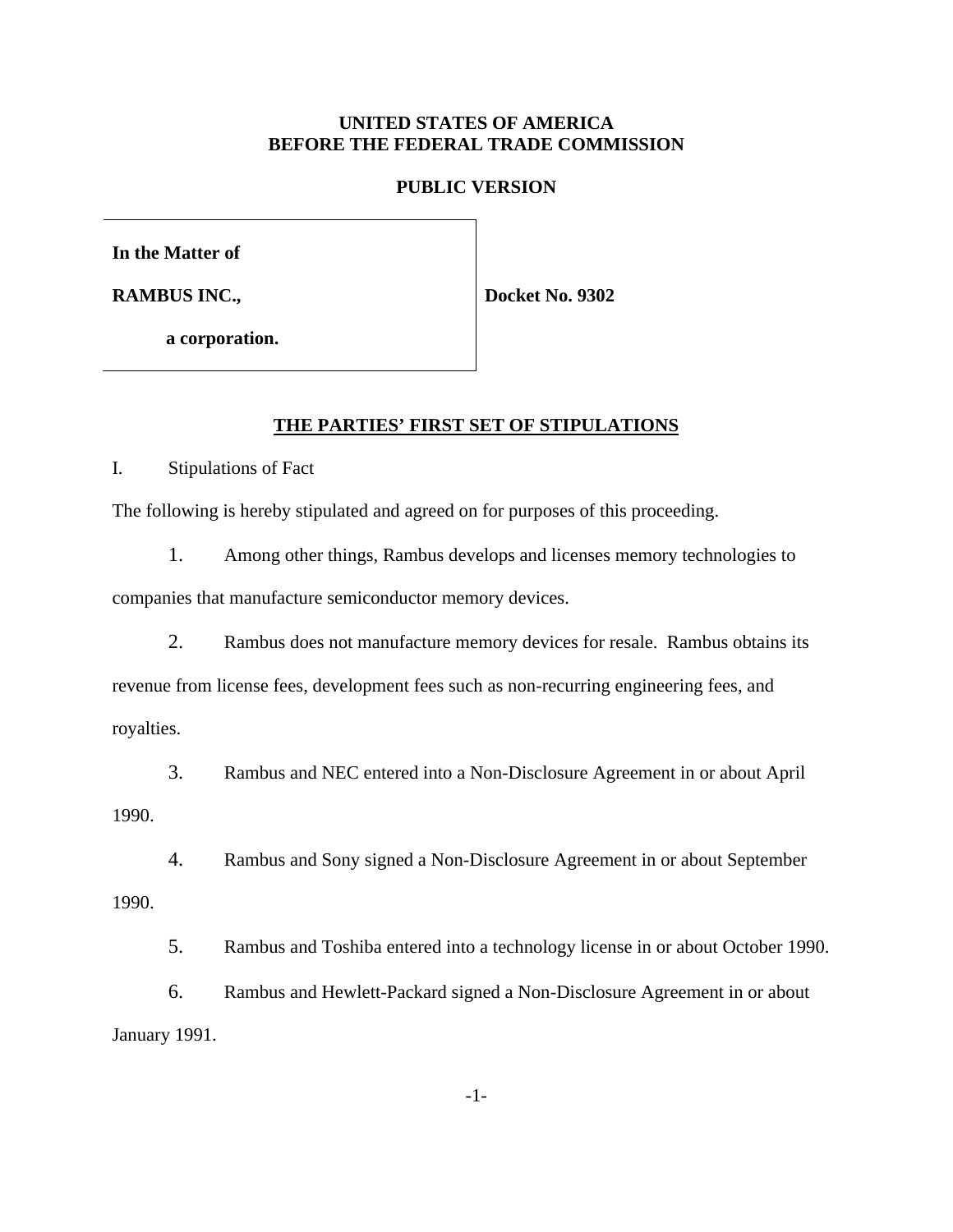7. Rambus and Samsung signed a Non-Disclosure Agreement in or about March 1992.

8. Rambus' International Patent Application number WO 91/16680 became publicly available in or about October 1991.

9. Prior to the adoption of the JEDEC SDRAM standard in 1993, Rambus had no claims in any pending patent application that, if issued, would have necessarily been infringed by the manufacture or use of any device manufactured in accordance with the 1993 JEDEC SDRAM standard.

10. As of January 1996, Rambus held no issued U.S. patents that were essential to the manufacture or use of any device manufactured in compliance with any JEDEC standard.

11. In September 1993, Rambus disclosed its first issued patent to JEDEC during a committee meeting. This patent, U.S. Patent Number 5,243,703 ('703 patent), resulted from a divisional application of an original application, Serial No. 07/510,898 ('898 application), filed in April 1990.

12. After leaving JEDEC, Rambus filed more divisional and continuation applications claiming priority to the '898 application.

13. At least 43 United States Patents have been issued to Rambus from continuation and divisional applications claiming priority to the original '898 application.

14. In August 2000, Rambus sued Infineon, a manufacturer of semiconductor memory devices (including SDRAM and DDR SDRAM devices) and a member of JEDEC, for infringement of certain claims of the following U.S. patents: 5,954,804 ('804 patent); 5,953,263 (the '263 patent), 7,034,918 (the '918 patent), and the 6,032,214 ('214 patent).

-2-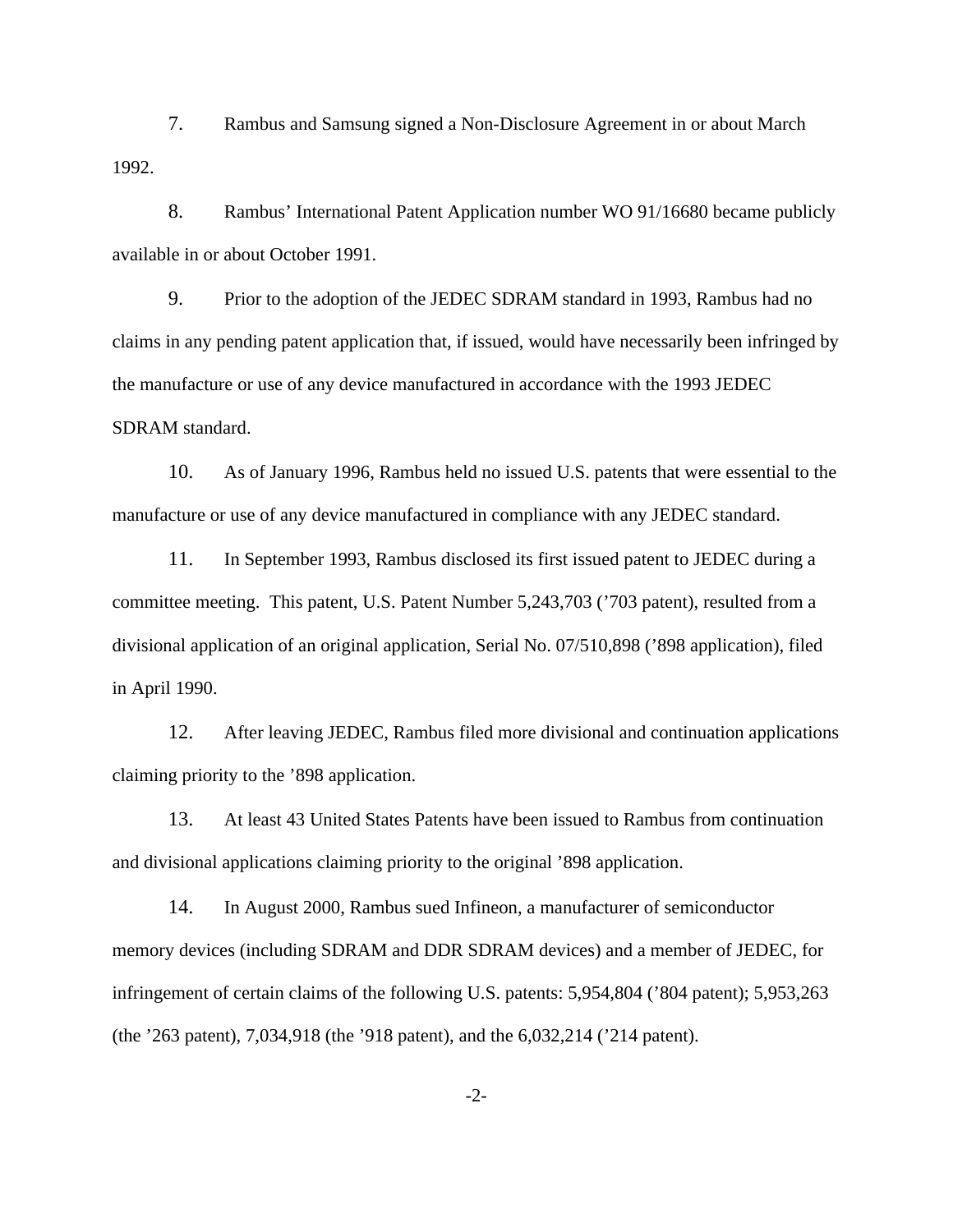15. These four patents (the '804 patent, the '263 patent, the '918 patent, and the '214 patent) each claim priority to the '898 application, and the written description of each is substantially identical to that of the '898 application.

16. In its suit against Infineon, Rambus alleged infringement of 56 claims in these four patents.

17. The JEDEC JC-42.3 Subcommittee attempts to establish standards for random access memory ("RAM"), a common component in computers, printers, and other electronic devices.

18. JEDEC's Manual of Organization and Procedure JEP 21-H was first published in 1988.

19. JEDEC published its standard for SDRAM as part of Release 4 of JEDEC Standard 21-C in November 1993.

20. Since 1993, JEDEC has published several revisions of the JEDEC standard governing SDRAMs, JEDEC Standard 21-C.

21. The following individuals were present both at the August 21, 1995 IEEE 1596.7 task group meeting and the September 11, 1995 JEDEC 42.3 subcommittee meeting:

Solomon Alemayehu (Hitachi employee);

Sam Chen (Mitsubishi employee);

Adrian Cosoroaba (Fujitsu employee);

Farhad Tabrizi (Hyundai employee); and

Danny Yeung (Hitachi employee).

22. The attached patent tree (Exhibit A) includes all patents and applications that claim priority to the April 1990 filing date of the 07/510,898 application.

-3-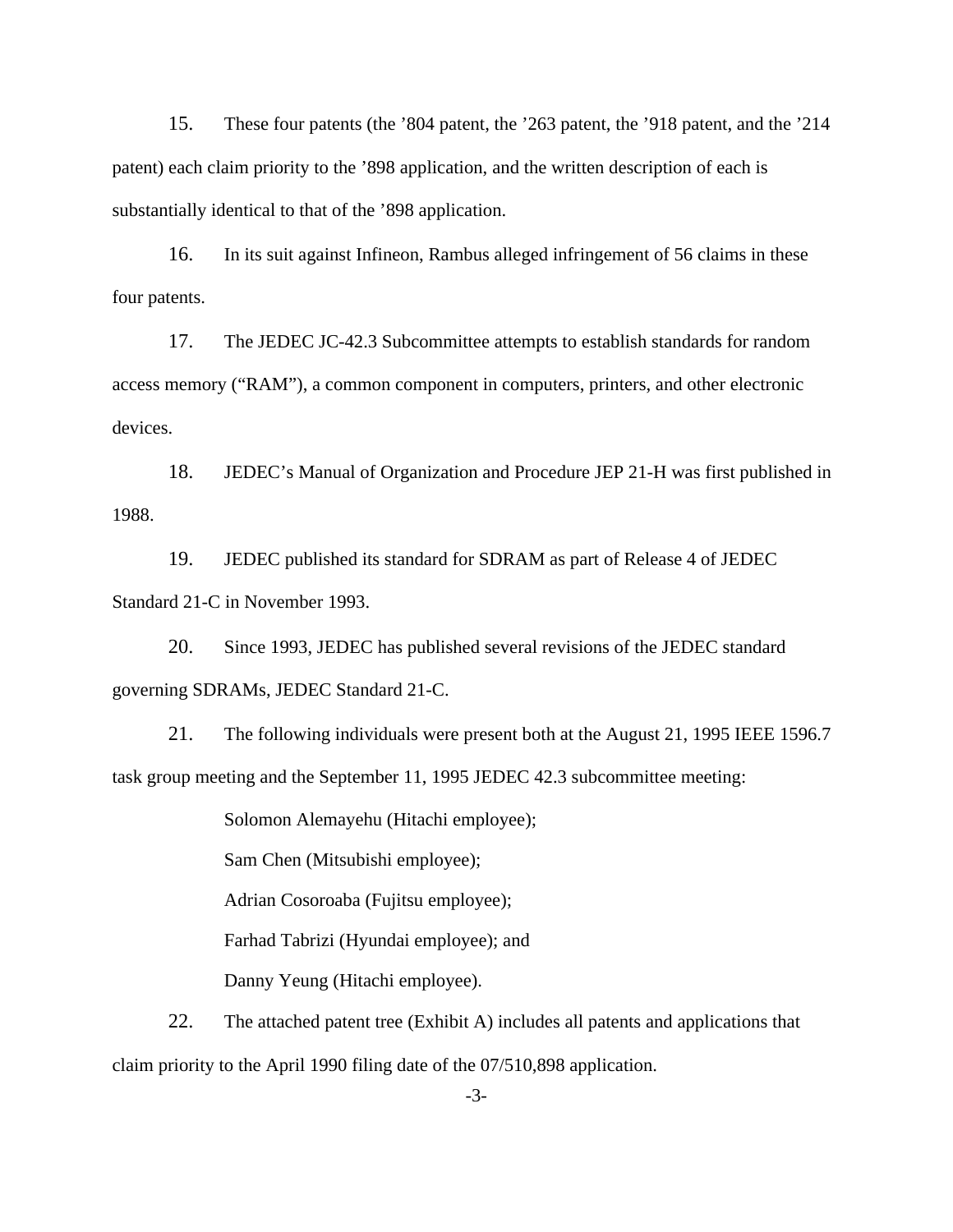Respectfully submitted,

M. Sean Royall Gregory P. Stone Geoffrey D. Oliver Steven M. Perry Malcolm Catt Sean P. Gates Charlotte Manning Peter A. Detre BUREAU OF COMPETITION MUNGER, TOLLES & FEDERAL TRADE COMMISSION OLSON LLP Washington, D.C. 20580 355 South Grand Avenue, 35th Floor (202) 326-3663 Los Angeles, California 90071 (202) 326-3496 (facsimile)

### COUNSEL SUPPORTING THE COMPLAINT IJay Palansky

A. Douglas Melamed Kenneth A. Bamberger WILMER, CUTLER & PICKERING 2445 M Street, N.W. Washington, D.C. 20037 (202) 663-6000

Sean C. Cunningham John M. Guaragna GRAY, CARY, WARE & FREIDENRICH LLP 401 "B" Street, Suite 2000 San Diego, California 92101 (619) 699-2700 RESPONDENT

DATED: April 23, 2003 COUNSEL SUPPORTING THE RESPONDENT

 $APPROVED: April _ 2003$ 

Hon. Stephen McGuire Chief Administrative Law Judge

\_\_\_\_\_\_\_\_\_\_\_\_\_\_\_\_\_\_\_\_\_\_\_\_ \_\_\_\_\_\_\_\_\_\_\_\_\_\_\_\_\_\_\_\_\_\_\_\_